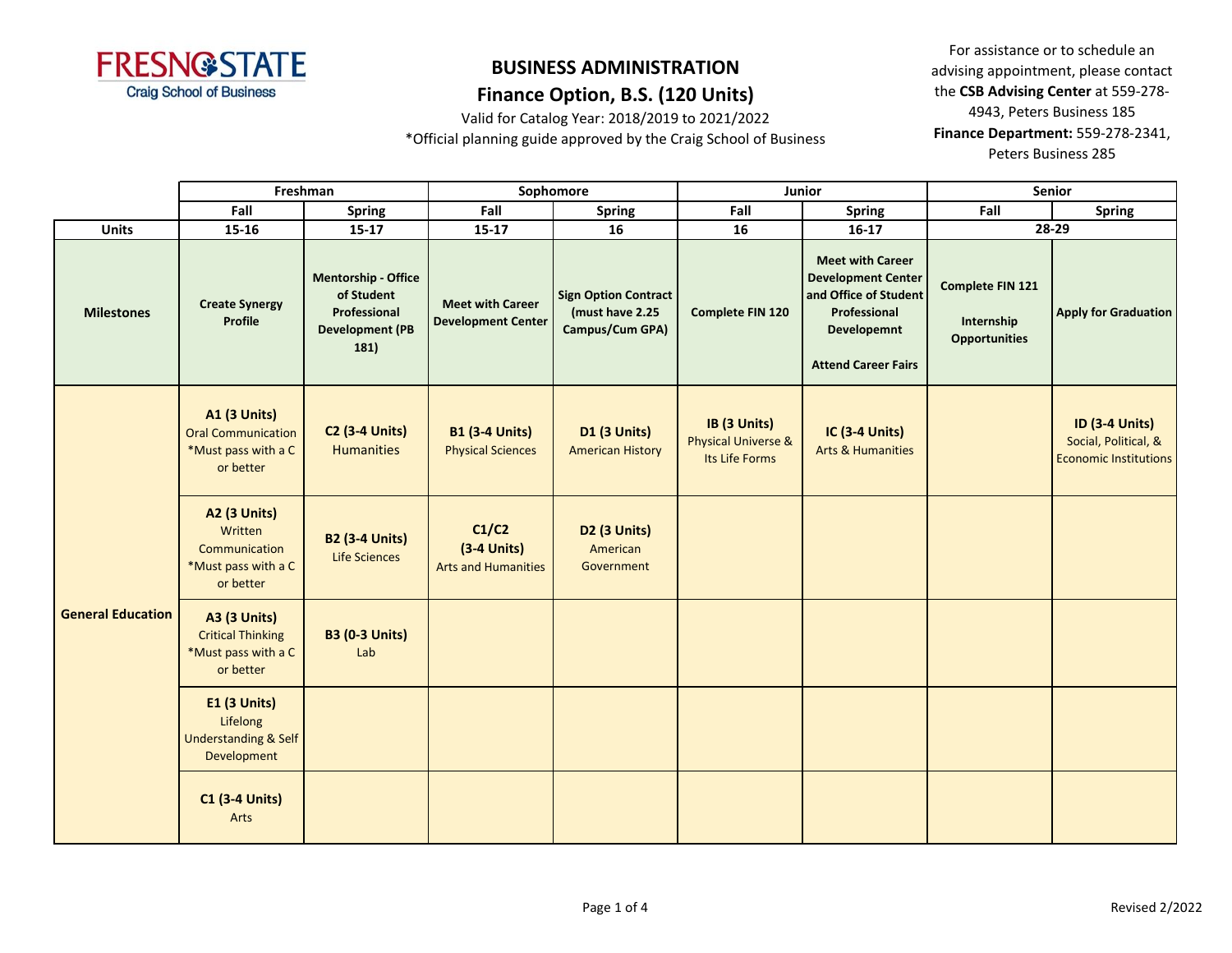

### **Finance Option, B.S. (120 Units)**

Valid for Catalog Year: 2018/2019 to 2021/2022 \*Official planning guide approved by the Craig School of Business

|              | Freshman |                                                                                                                                                                           |                                                                                                                  | Sophomore                                                                                      |                                                                                                                                                         | Junior                                                                                                                            |                                                                                                                                                                                    | <b>Senior</b>                                                                                       |
|--------------|----------|---------------------------------------------------------------------------------------------------------------------------------------------------------------------------|------------------------------------------------------------------------------------------------------------------|------------------------------------------------------------------------------------------------|---------------------------------------------------------------------------------------------------------------------------------------------------------|-----------------------------------------------------------------------------------------------------------------------------------|------------------------------------------------------------------------------------------------------------------------------------------------------------------------------------|-----------------------------------------------------------------------------------------------------|
|              | Fall     | <b>Spring</b>                                                                                                                                                             | Fall                                                                                                             | <b>Spring</b>                                                                                  | Fall                                                                                                                                                    | <b>Spring</b>                                                                                                                     | Fall                                                                                                                                                                               | <b>Spring</b>                                                                                       |
| <b>Units</b> | 15-16    | $15 - 17$                                                                                                                                                                 | $15 - 17$                                                                                                        | 16                                                                                             | 16                                                                                                                                                      | $16-17$                                                                                                                           | 28-29                                                                                                                                                                              |                                                                                                     |
|              |          | <b>GE Area B4</b><br><b>DS 71 (3 Units)</b><br>Quantitative<br>Reasoning<br>[Pre-Req: ELM exam<br>or intermediate<br>college algebra]<br>*Must pass with a C<br>or better | <b>DS 73 (3 Units)</b><br>[Pre-Req: ELM exam,<br>DS 71; ECON 40 & 50<br>recommended]<br>*Not open to<br>freshmen | <b>BA 18 (4 Units)</b><br>*Not open to<br>Freshmen                                             | <b>BA 105W</b><br>(3 Units)<br>[Pre-Req: ENGL 5B or<br>10<br>(C or better);<br>Junior standing<br>*UDWS requirement;<br>must pass with a C or<br>better | MI<br><b>MKTG 100S</b><br>(4 Units)<br>[Pre-Req: BA 105W<br>(may be taken<br>concurrently)]<br>MI Multicultural/<br>International | <b>MGT 124 (4 Units)</b><br>[Pre-Req: BA 105W;<br>MGT 110; DS 123<br>(may be taken<br>concurrently)]                                                                               | <b>FIN 139 (3 Units)</b><br>[Pre-Req: Last<br>semester of Senior<br>year;<br>FIN 121 (C or better)] |
| <b>Major</b> |          | <b>ECON 40</b><br>(3 Units)<br>[Pre-Req:GE A2]<br><b>OR</b><br>AGBS 1<br>(3 Units)<br>[Pre-Req: GE A2]                                                                    | <b>ACCT 4A</b><br>(3 Units)<br>*Not open to<br>Freshmen                                                          | <b>ACCT 4B</b><br>(3 Units)<br>[Pre-Req: ACCT 4A (C<br>or better)]<br>*Not open to<br>Freshmen | <b>MGT 110</b><br>(6 Units)<br>[Pre-Req: BA 105W<br>(may be taken<br>concurrently)]<br>*Not open to<br>students with credit<br>in MGT 104 or MGT<br>106 | <b>FIN 121</b><br>(3 Units)<br>[Pre-Req: FIN 120 (C<br>or better)]                                                                | <b>FIN 178</b><br>(3 Units)<br>[Pre-Req: FIN 120 (C<br>or better)]                                                                                                                 |                                                                                                     |
|              |          | IS 52 & IS 52L<br>(3 Units)<br>*or Computer<br><b>Competency Exam</b><br>(CCE)                                                                                            | <b>GE Area D3</b><br><b>ECON 50</b><br>(3 Units)<br>[Pre-Req: GE A2]                                             | <b>DS 123</b><br>(3 Units)<br>[Pre-Req: DS 71, 73;<br>IS 52, 52L]                              | <b>FIN 120 (4 Units)</b><br>[Pre-Req: ACCT 4A;<br>DS 71; BA 105W<br>(may be taken<br>concurrently)]                                                     | <b>FIN 128</b><br>(3 Units)<br>[Pre-Req: FIN 120 (C<br>or better)]                                                                | <b>Option Requirements (3 Units)</b><br>FIN 122, 123, 129A, 129B 131, 138,<br>147,150, 186, 189T,195; BA 150; ACCT<br>120A<br>*See course catalog for prerequisite<br>requirements |                                                                                                     |
|              |          |                                                                                                                                                                           |                                                                                                                  |                                                                                                |                                                                                                                                                         | IS 130 (3 Units)<br>[Pre-Req: IS 52, 52L;<br>ACCT 4A, 4B; BA<br>105W (may be taken<br>concurrently)]                              | <b>Option Requirements (3 Units)</b><br>FIN 122, 123, 129A, 129B 131, 138,<br>147,150, 186, 189T,195; BA 150; ACCT<br>120A<br>*See course catalog for prerequisite<br>requirements |                                                                                                     |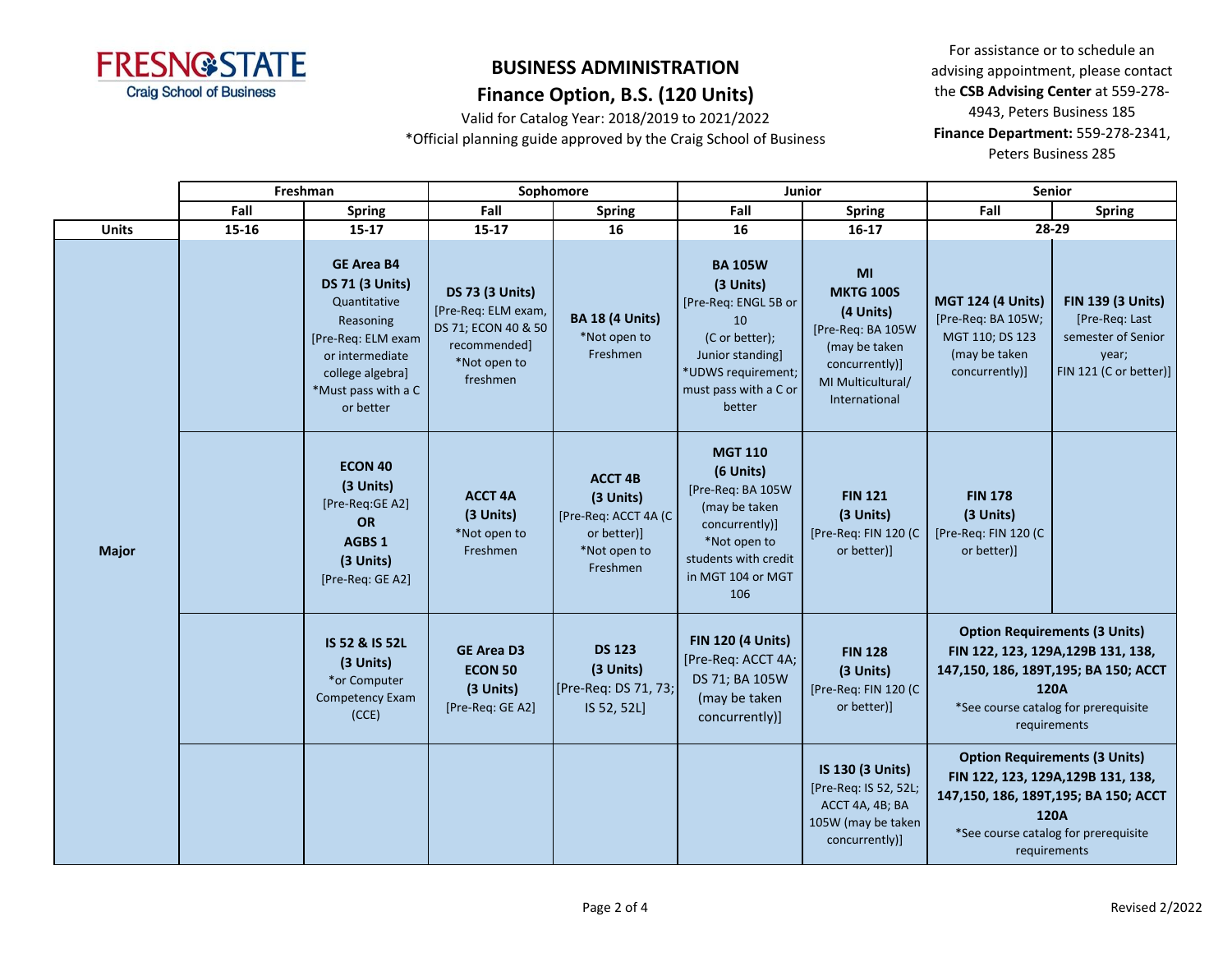

### **Finance Option, B.S. (120 Units)**

Valid for Catalog Year: 2018/2019 to 2021/2022

\*Official planning guide approved by the Craig School of Business

|                                                               |       | Freshman      |       | Sophomore     |                                   | Junior                  |                                                                                                                                                                                    | <b>Senior</b>                                                                                                                                                                      |
|---------------------------------------------------------------|-------|---------------|-------|---------------|-----------------------------------|-------------------------|------------------------------------------------------------------------------------------------------------------------------------------------------------------------------------|------------------------------------------------------------------------------------------------------------------------------------------------------------------------------------|
|                                                               | Fall  | <b>Spring</b> | Fall  | <b>Spring</b> | Fall                              | <b>Spring</b>           | Fall                                                                                                                                                                               | <b>Spring</b>                                                                                                                                                                      |
| <b>Units</b>                                                  | 15-16 | $15 - 17$     | 15-17 | 16            | 16                                | $16 - 17$               |                                                                                                                                                                                    | 28-29                                                                                                                                                                              |
|                                                               |       |               |       |               |                                   |                         |                                                                                                                                                                                    | <b>Option Requirements (3 Units)</b><br>FIN 122, 123, 129A, 129B 131, 138,<br>147,150, 186, 189T,195; BA 150; ACCT<br>120A<br>*See course catalog for prerequisite<br>requirements |
| <b>Major</b>                                                  |       |               |       |               |                                   |                         |                                                                                                                                                                                    | <b>Option Requirements (3 Units)</b><br>FIN 122, 123, 129A, 129B 131, 138,<br>147,150, 186, 189T,195; BA 150; ACCT<br>120A<br>*See course catalog for prerequisite<br>requirements |
|                                                               |       |               |       |               |                                   |                         | <b>Option Requirements (3 Units)</b><br>FIN 122, 123, 129A, 129B 131, 138,<br>147,150, 186, 189T,195; BA 150; ACCT<br>120A<br>*See course catalog for prerequisite<br>requirements |                                                                                                                                                                                    |
| <b>Additional</b><br><b>Graduation</b><br><b>Requirements</b> |       |               |       |               | <b>Elective</b><br>*See footnotes | MI (3 Units)<br>*EXEMPT |                                                                                                                                                                                    |                                                                                                                                                                                    |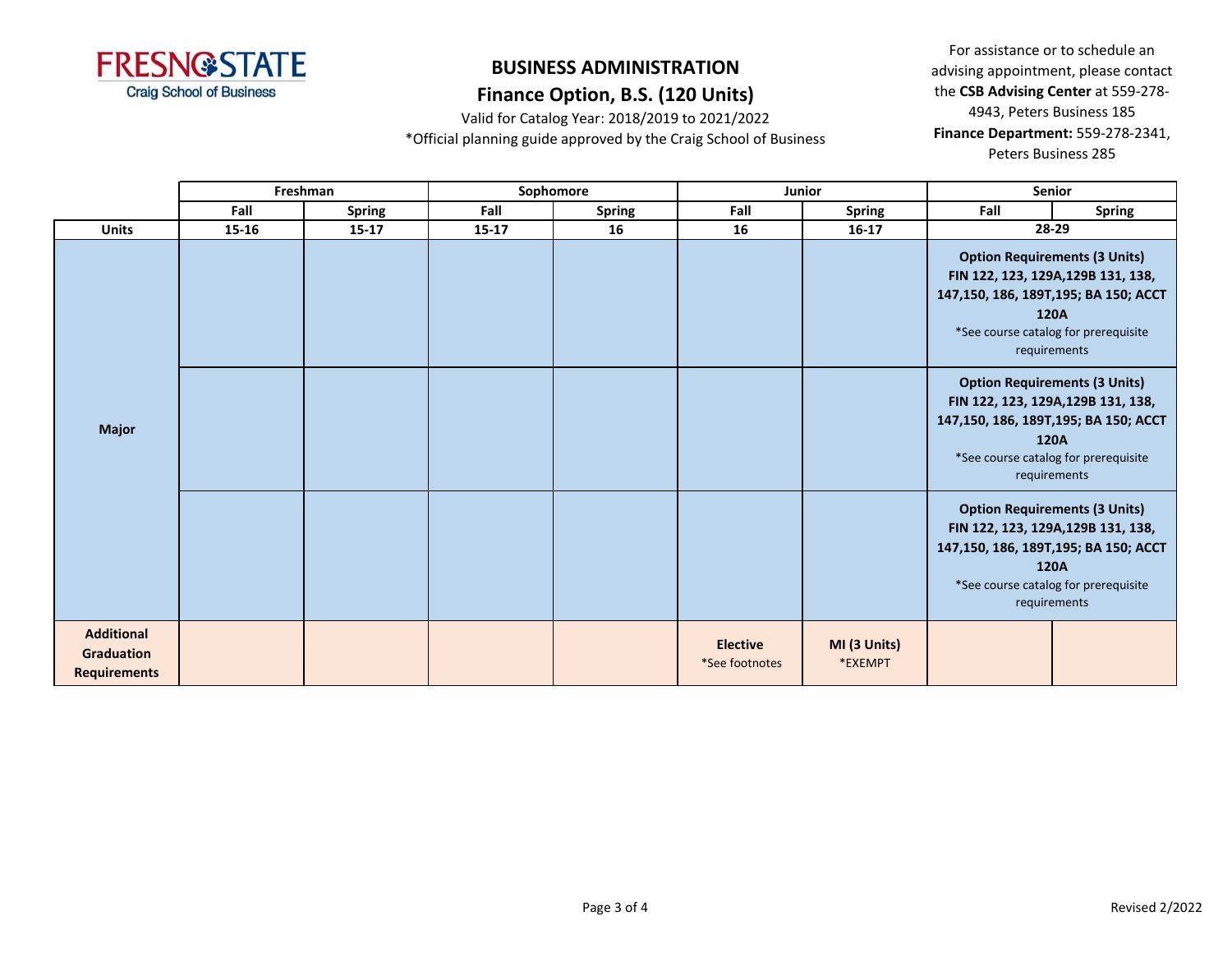

#### **Finance Option, B.S. (120 Units)**

Valid for Catalog Year: 2018/2019 to 2021/2022

\*Official planning guide approved by the Craig School of Business

For assistance or to schedule an advising appointment, please contact the **CSB Advising Center** at 559-278- 4943, Peters Business 185 **Finance Department:** 559-278-2341, Peters Business 285

|              | Freshman |                          | Sophomore             |        | Junioi |                      | Senior |               |
|--------------|----------|--------------------------|-----------------------|--------|--------|----------------------|--------|---------------|
|              | Fall     | <b>Spring</b>            | Fall                  | Spring | Fall   | - -<br><b>Spring</b> | Fall   | <b>Spring</b> |
| <b>Units</b> | 15-16    | $\overline{AB}$<br>15-17 | $\sim$ $\sim$<br>- 45 | тo     | тo     | $16 - 17$            | 28-29  |               |

#### **FOOTNOTES:**

**Prerequisites/Corequisites:** Other restrictions may apply. Please see your course catalog for detailed prerequisite/corequisite requirements.

Grade Requirements: A grade of C or better must be earned for each course used to satisfy the requirements for the major. No course taken for the business major can be graded on a CR/NC basis, except for courses with mandatory CR/NC grading.

**Computer Competency Exam (CCE):** Contact the CSB Undergraduate Student Services office to schedule a CCE test date.

Option: Students must maintain a 2.25 Campus and Cumulative GPA to declare an OPTION. An OPTION must be declared after the completion of all of the Pre-Business Requirements in order to enroll in OPTION courses.

Electives (0-2): If necessary, students must complete additional elective units to meet 120 units total to graduate. Students who take the CCE in lieu of IS 52/52L will need to fulfill the minimum unit requirements with electives.

**Upper Division Writing Skills requirement (UDWS):** Business majors take BA 105W to fulfill this requirement. The Upper Division Writing Exam is NOT an option for Business Administration majors.

Substitutions: If substitutions/exceptions/waivers are made for any major courses that also meet GE and/or the Multicultural/International graduation requirement, the student is responsible for completing additional courses to satisfy the respective areas (GE and/or MI). This also includes the upperdivision writing requirement.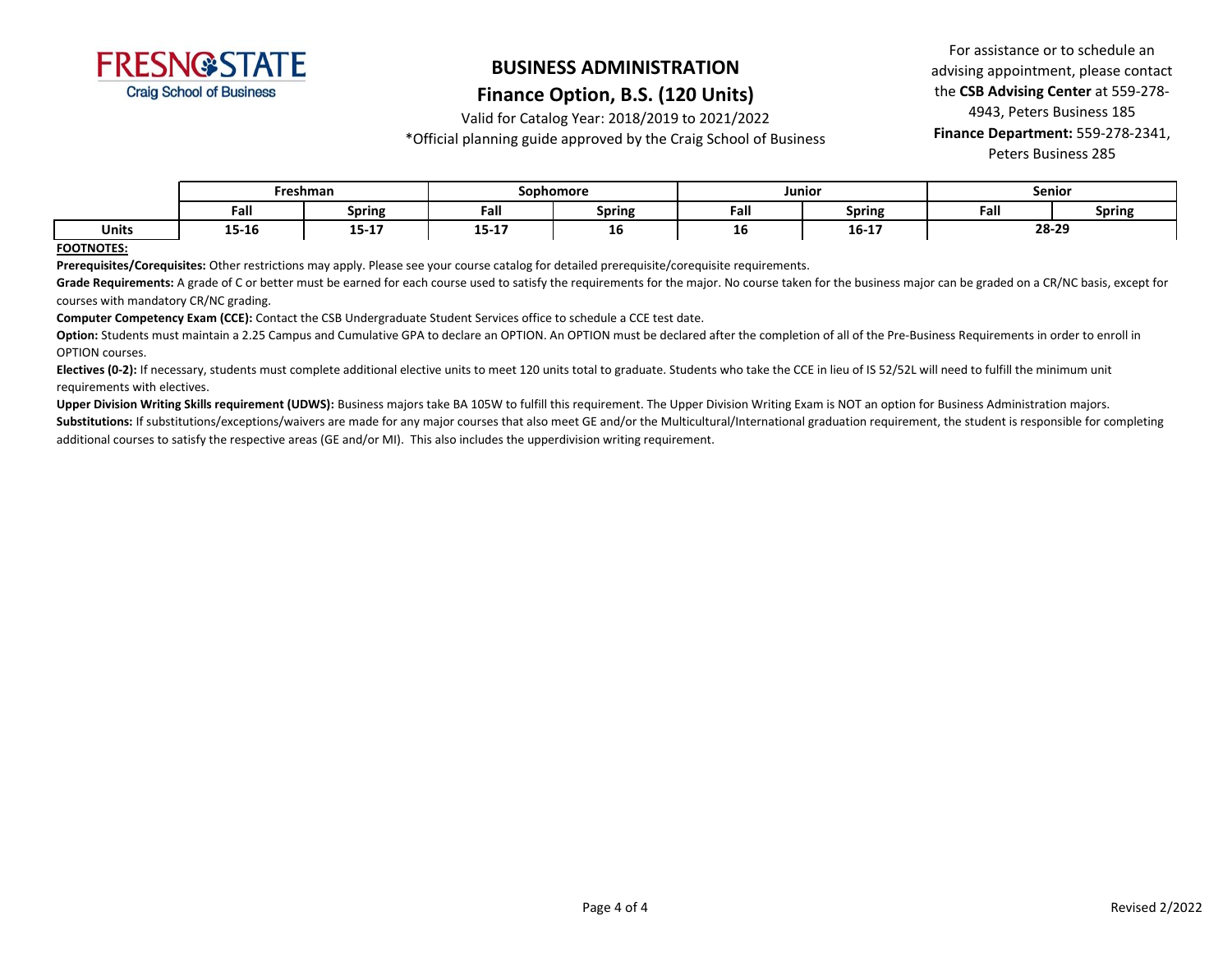

Valid for Catalog Year: 2017-18

\*Official planning guide approved by the Craig School of Business

|                             | Freshman                                                                             |                                                                                      | Sophomore                                               |                                                                      |                                                                  | Junior                                                                                                                                | <b>Senior</b>                                            |                                                                               |  |
|-----------------------------|--------------------------------------------------------------------------------------|--------------------------------------------------------------------------------------|---------------------------------------------------------|----------------------------------------------------------------------|------------------------------------------------------------------|---------------------------------------------------------------------------------------------------------------------------------------|----------------------------------------------------------|-------------------------------------------------------------------------------|--|
|                             | Fall                                                                                 | <b>Spring</b>                                                                        | Fall                                                    | <b>Spring</b>                                                        | Fall                                                             | <b>Spring</b>                                                                                                                         | Fall                                                     | <b>Spring</b>                                                                 |  |
| <b>Units</b>                | 15-16                                                                                | $15 - 17$                                                                            | $15 - 17$                                               | 16                                                                   | 16                                                               | $16-17$                                                                                                                               |                                                          | 28-29                                                                         |  |
| <b>Milestones</b>           | >Create Synergy<br>Profile                                                           | >Mentorship - Office<br>of Student<br>Professional<br><b>Development (PB</b><br>181) | >Meet with<br>Career<br><b>Development</b><br>Center    | >Sign Option<br><b>Contract (must</b><br>have 2.25<br>Campus/Cum GPA | >Complete FIN 120                                                | >Meet with Career<br><b>Development Center</b><br>and Office of Student<br>Professional<br><b>Developemnt</b><br>>Attend Career Fairs | >Complete FIN 121<br>>Internship<br><b>Opportunities</b> | >Apply for Graduation                                                         |  |
|                             | <b>A1 (3 Units)</b><br><b>Oral Communication</b><br>*Must pass with a C or<br>better | <b>C2 (3-4 Units)</b><br><b>Humanities</b>                                           | <b>B1 (3-4 Units)</b><br><b>Physical Sciences</b>       | <b>D1 (3 Units)</b><br><b>American History</b>                       | IB (3 Units)<br><b>Physical Universe &amp;</b><br>Its Life Forms | <b>IC (3-4 Units)</b><br><b>Arts &amp; Humanities</b>                                                                                 |                                                          | <b>ID (3-4 Units)</b><br>Social, Political, & Economic<br><b>Institutions</b> |  |
|                             | <b>A2 (3 Units)</b><br>Written<br>Communication<br>*Must pass with a C or<br>better  | <b>B2 (3-4 Units)</b><br><b>Life Sciences</b>                                        | C1/C2<br>$(3-4$ Units)<br>Arts and<br><b>Humanities</b> | <b>D2 (3 Units)</b><br>American<br>Government                        |                                                                  | MI (3 Units)<br>*EXEMPT                                                                                                               |                                                          |                                                                               |  |
| General<br><b>Education</b> | <b>A3 (3 Units)</b><br><b>Critical Thinking</b><br>*Must pass with a C or<br>better  | <b>B3 (0-3 Units)</b><br>Lab                                                         |                                                         |                                                                      |                                                                  |                                                                                                                                       |                                                          |                                                                               |  |
|                             | <b>E1 (3 Units)</b><br>Lifelong<br><b>Understanding &amp; Self</b><br>Development    |                                                                                      |                                                         |                                                                      |                                                                  |                                                                                                                                       |                                                          |                                                                               |  |
|                             | <b>C1 (3-4 Units)</b><br>Arts                                                        |                                                                                      |                                                         |                                                                      |                                                                  |                                                                                                                                       |                                                          |                                                                               |  |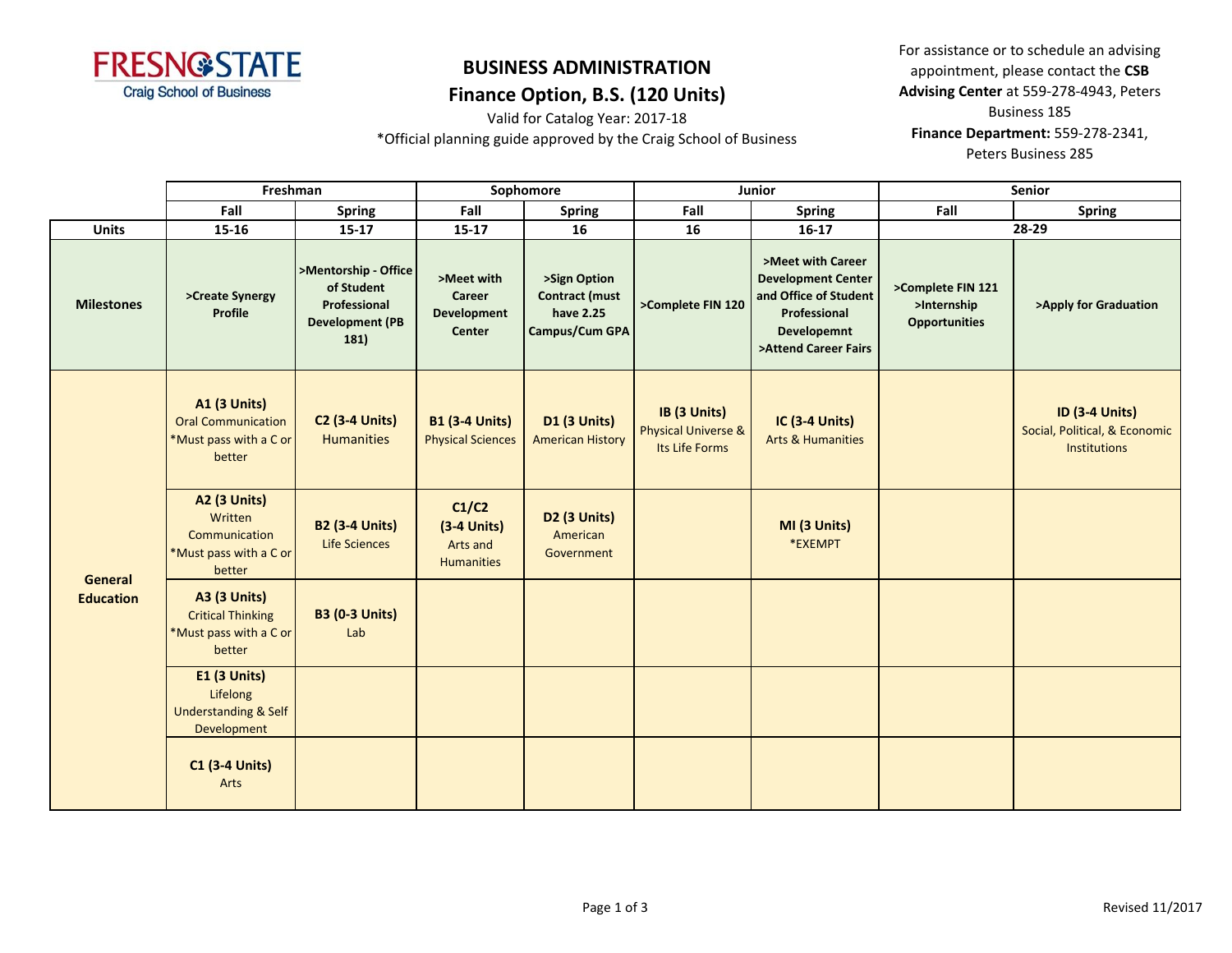

Valid for Catalog Year: 2017-18 \*Official planning guide approved by the Craig School of Business

|              |              | Freshman |                                                                                                                                                                           | Sophomore                                                                                                                      |                                                                                                |                                                                                                                                                             | <b>Junior</b>                                                                                        | <b>Senior</b>                                                                                                                                                                  |                                                                                                                                                                                |
|--------------|--------------|----------|---------------------------------------------------------------------------------------------------------------------------------------------------------------------------|--------------------------------------------------------------------------------------------------------------------------------|------------------------------------------------------------------------------------------------|-------------------------------------------------------------------------------------------------------------------------------------------------------------|------------------------------------------------------------------------------------------------------|--------------------------------------------------------------------------------------------------------------------------------------------------------------------------------|--------------------------------------------------------------------------------------------------------------------------------------------------------------------------------|
|              |              | Fall     | <b>Spring</b>                                                                                                                                                             | Fall                                                                                                                           | <b>Spring</b>                                                                                  | Fall                                                                                                                                                        | <b>Spring</b>                                                                                        | Fall                                                                                                                                                                           | <b>Spring</b>                                                                                                                                                                  |
|              | <b>Units</b> | 15-16    | $15 - 17$                                                                                                                                                                 | $15 - 17$                                                                                                                      | 16                                                                                             | 16                                                                                                                                                          | $16-17$                                                                                              |                                                                                                                                                                                | 28-29                                                                                                                                                                          |
| <b>Major</b> |              |          | <b>GE Area B4</b><br><b>DS 71 (3 Units)</b><br>Quantitative<br>Reasoning<br>[Pre-Req: ELM exam<br>or intermediate<br>college algebra]<br>*Must pass with a C<br>or better | <b>DS 73 (3 Units)</b><br>[Pre-Req: ELM<br>exam, DS 71;<br><b>ECON 40 &amp; 50</b><br>recommended]<br>*Not open to<br>freshmen | <b>BA 18 (4 Units)</b><br>*Not open to<br>Freshmen                                             | <b>BA 105W</b><br>(3 Units)<br>[Pre-Req: ENGL 5B<br>or 10<br>(C or better);<br>Junior standing]<br>*UDWS<br>requirement; must<br>pass with a C or<br>better | <b>MKTG 100S</b><br>(4 Units)<br>[Pre-Req: BA 105W<br>(may be taken<br>concurrently)]                | <b>MGT 124 (4 Units)</b><br>[Pre-Req: BA 105W;<br>MGT 110; DS 123 (may<br>be taken concurrently)]                                                                              | <b>FIN 139 (3 Units)</b><br>[Pre-Req: Last semester of<br>Senior year;<br>FIN 121 (C or better)]                                                                               |
|              |              |          | <b>ECON 40</b><br>(3 Units)<br>[Pre-Reg:GE A2]<br><b>OR</b><br>AGBS <sub>1</sub><br>(3 Units)<br>[Pre-Req: GE A2]                                                         | <b>ACCT 4A</b><br>(3 Units)<br>*Not open to<br>Freshmen                                                                        | <b>ACCT 4B</b><br>(3 Units)<br>[Pre-Req: ACCT 4A<br>(C or better)]<br>*Not open to<br>Freshmen | <b>MGT 110</b><br>(6 Units)<br>[Pre-Req: BA 105W<br>(may be taken<br>concurrently)]<br>*Not open to<br>students with credit<br>in MGT 104 or MGT<br>106     | <b>FIN 121</b><br>(3 Units)<br>[Pre-Req: FIN 120 (C<br>or better)]                                   | <b>FIN 178</b><br>(3 Units)<br>[Pre-Req: FIN 120 (C or<br>better)]                                                                                                             |                                                                                                                                                                                |
|              |              |          | IS 52 & IS 52L<br>(3 Units)<br>*or Computer<br><b>Competency Exam</b><br>(CCE)                                                                                            | <b>GE Area D3</b><br><b>ECON 50</b><br>(3 Units)<br>[Pre-Req: GE A2]                                                           | <b>DS 123</b><br>(3 Units)<br>[Pre-Req: DS 71,<br>73; IS 52, 52L]                              | <b>FIN 120 (4 Units)</b><br>[Pre-Req: ACCT<br>4A; DS 71; BA<br>105W (may be<br>taken<br>concurrently)]                                                      | <b>FIN 128</b><br>(3 Units)<br>[Pre-Req: FIN 120 (C<br>or better)]                                   | <b>Option Requirements (3 Units)</b><br>FIN 122, 123, 129A, 129B 131, 138, 147, 150, 186,<br>189T, 195; BA 150; ACCT 120A<br>*See course catalog for prerequisite requirements |                                                                                                                                                                                |
|              |              |          |                                                                                                                                                                           |                                                                                                                                |                                                                                                |                                                                                                                                                             | IS 130 (3 Units)<br>[Pre-Req: IS 52, 52L;<br>ACCT 4A, 4B; BA 105W<br>(may be taken<br>concurrently)] |                                                                                                                                                                                | <b>Option Requirements (3 Units)</b><br>FIN 122, 123, 129A, 129B 131, 138, 147, 150, 186,<br>189T, 195; BA 150; ACCT 120A<br>*See course catalog for prerequisite requirements |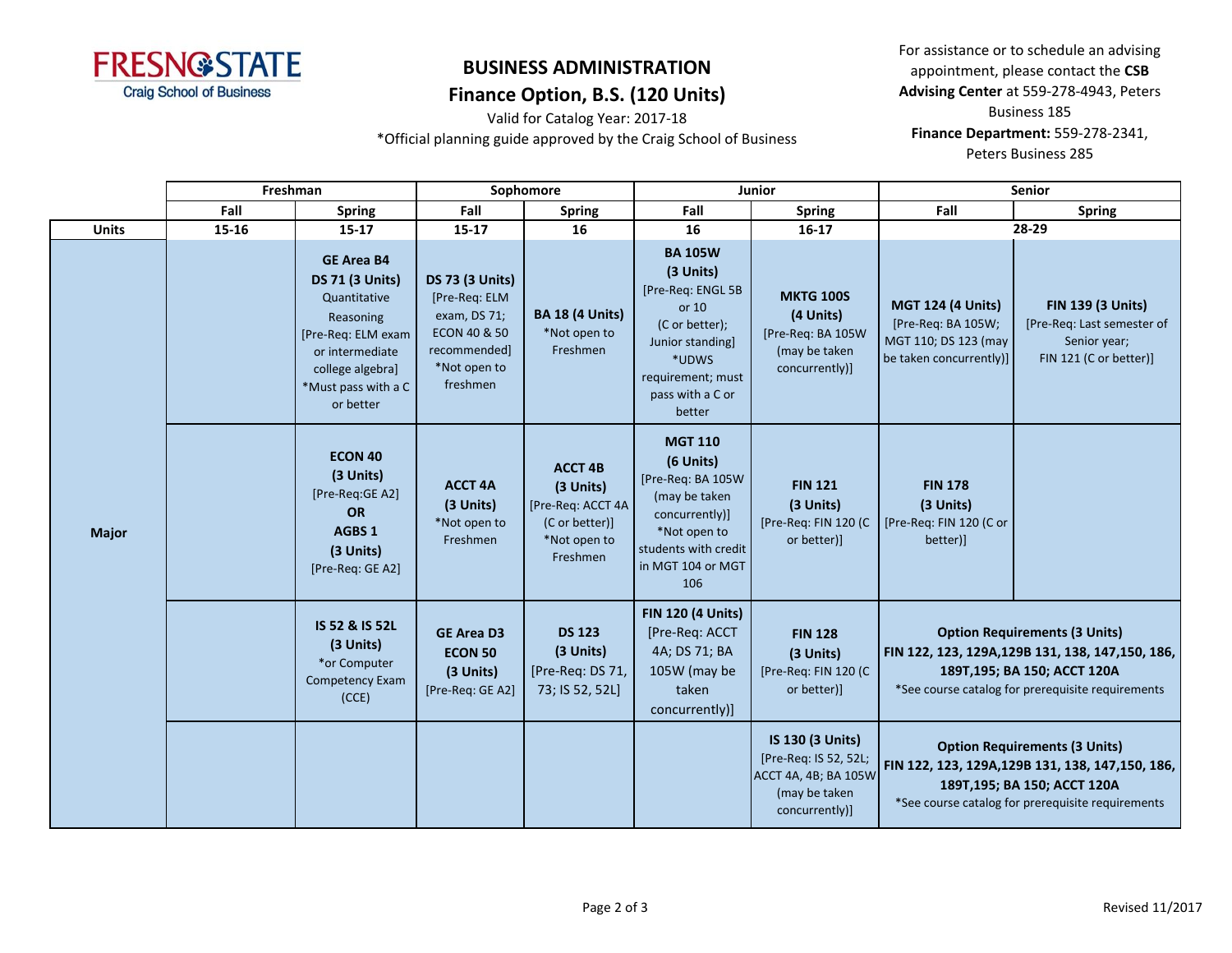

Valid for Catalog Year: 2017-18

For assistance or to schedule an advising appointment, please contact the **CSB Advising Center** at 559-278-4943, Peters Business 185 **Finance Department:** 559-278-2341, Peters Business 285

\*Official planning guide approved by the Craig School of Business

|                  | Freshman |               |           | Sophomore     |                                   | <b>Junior</b> |                                                                                                                                                                                | Senior                                                                                                                                                                         |
|------------------|----------|---------------|-----------|---------------|-----------------------------------|---------------|--------------------------------------------------------------------------------------------------------------------------------------------------------------------------------|--------------------------------------------------------------------------------------------------------------------------------------------------------------------------------|
|                  | Fall     | <b>Spring</b> | Fall      | <b>Spring</b> | Fall                              | <b>Spring</b> | Fall                                                                                                                                                                           | <b>Spring</b>                                                                                                                                                                  |
| <b>Units</b>     | 15-16    | $15 - 17$     | $15 - 17$ | 16            | 16                                | $16 - 17$     |                                                                                                                                                                                | 28-29                                                                                                                                                                          |
|                  |          |               |           |               |                                   |               | <b>Option Requirements (3 Units)</b><br>FIN 122, 123, 129A, 129B 131, 138, 147, 150, 186,<br>189T, 195; BA 150; ACCT 120A<br>*See course catalog for prerequisite requirements |                                                                                                                                                                                |
| <b>Major</b>     |          |               |           |               |                                   |               |                                                                                                                                                                                | <b>Option Requirements (3 Units)</b><br>  FIN 122, 123, 129A,129B 131, 138, 147,150, 186,<br>189T, 195; BA 150; ACCT 120A<br>*See course catalog for prerequisite requirements |
|                  |          |               |           |               |                                   |               | <b>Option Requirements (3 Units)</b><br>FIN 122, 123, 129A, 129B 131, 138, 147, 150, 186,<br>189T, 195; BA 150; ACCT 120A<br>*See course catalog for prerequisite requirements |                                                                                                                                                                                |
| <b>Electives</b> |          |               |           |               | <b>Elective</b><br>*See footnotes |               |                                                                                                                                                                                |                                                                                                                                                                                |

#### **FOOTNOTES:**

**Prerequisites/Corequisites:** Other restrictions may apply. Please see your course catalog for detailed prerequisite/corequisite requirements.

Grade Requirements: A grade of C or better must be earned for each course used to satisfy the requirements for the major. No course taken for the business major can be graded on a CR/NC basis, except for courses with mandatory CR/NC grading.

**Computer Competency Exam (CCE):** Contact the CSB Undergraduate Student Services office to schedule a CCE test date.

Option: Students must maintain a 2.25 Campus and Cumulative GPA to declare an OPTION. An OPTION must be declared after the completion of all of the Pre-Business Requirements in order to enroll in OPTION courses.

Electives (0-2): If necessary, students must complete additional elective units to meet 120 units total to graduate. Students who take the CCE in lieu of IS 52/52L will need to fulfill the minimum unit requirements with electives.

Upper Division Writing Skills requirement (UDWS): Business majors take BA 105W to fulfill this requirement. The Upper Division Writing Exam is NOT an option for Business Administration majors.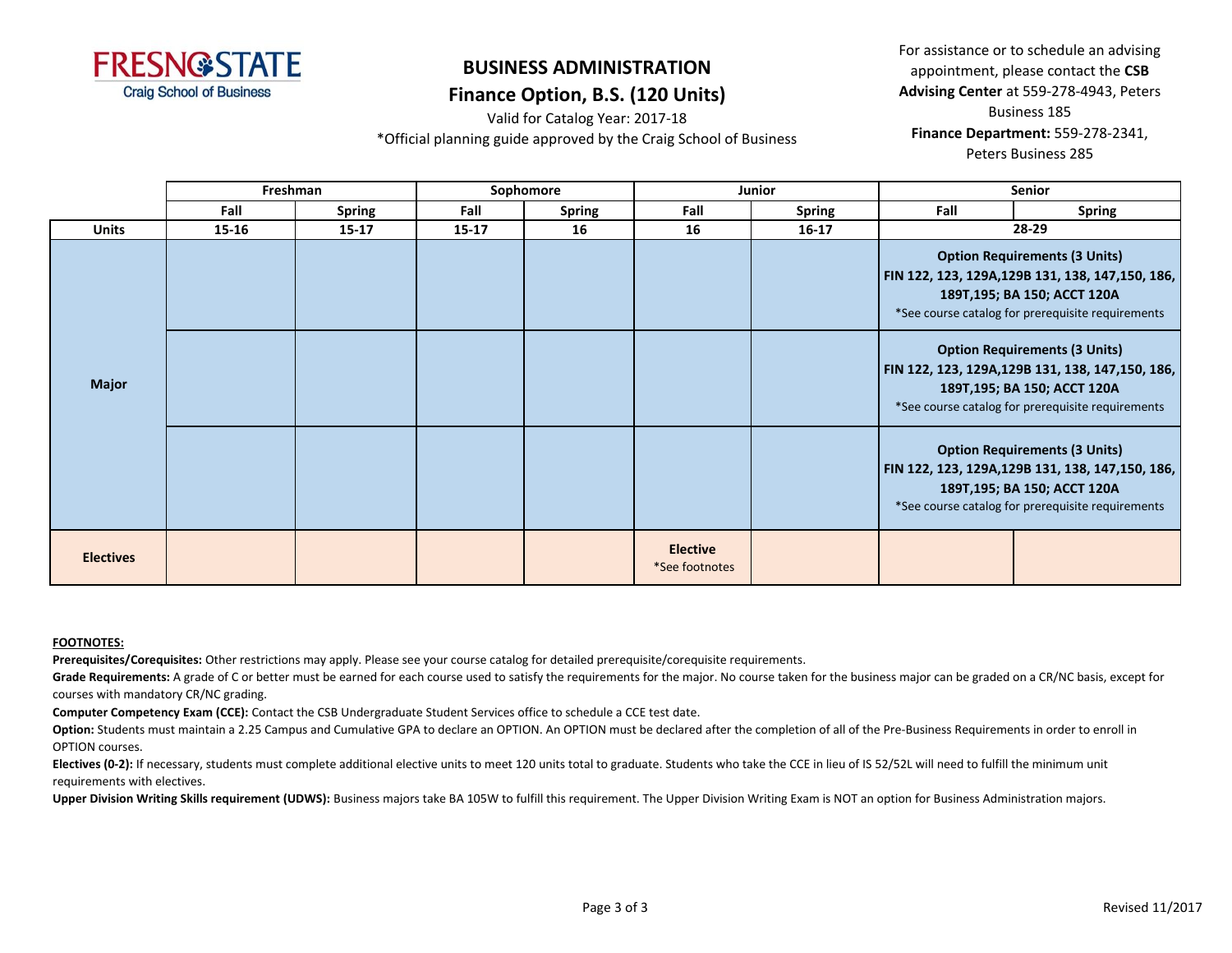

Valid for Catalog Year: 2014-2016

\*Official planning guide approved by the Craig School of Business

|                  | Freshman                                                                             |                                                 |                                                   | Sophomore                                                                         |                                                                  | Junior                                                |      | Senior                                                                        |
|------------------|--------------------------------------------------------------------------------------|-------------------------------------------------|---------------------------------------------------|-----------------------------------------------------------------------------------|------------------------------------------------------------------|-------------------------------------------------------|------|-------------------------------------------------------------------------------|
|                  | Fall                                                                                 | <b>Spring</b>                                   | Fall                                              | <b>Spring</b>                                                                     | Fall                                                             | <b>Spring</b>                                         | Fall | <b>Spring</b>                                                                 |
| <b>Units</b>     | $15 - 17$                                                                            | $15 - 17$                                       | $12 - 13$                                         | 16                                                                                | 19                                                               | $16-17$                                               |      | 28-29                                                                         |
|                  | <b>A1 (3 Units)</b><br><b>Oral Communication</b><br>*Must pass with a C or<br>better | <b>C2 (3-4 Units)</b><br><b>Humanities</b>      | <b>B1 (3-4 Units)</b><br><b>Physical Sciences</b> | <b>D1 (3 Units)</b><br><b>American History</b>                                    | IB (3 Units)<br><b>Physical Universe &amp;</b><br>Its Life Forms | <b>IC (3-4 Units)</b><br><b>Arts &amp; Humanities</b> |      | <b>ID (3-4 Units)</b><br>Social, Political, & Economic<br><b>Institutions</b> |
| General          | <b>A2 (3 Units)</b><br>Written<br>Communication<br>*Must pass with a C or<br>better  | C1/C2 (3-4 Units)<br><b>Arts and Humanities</b> | <b>B3 (0-3 Units)</b><br>Lab                      | D2 (3 Units)<br>American<br>Government                                            |                                                                  | MI (3 Units)<br>*EXEMPT                               |      |                                                                               |
| <b>Education</b> | <b>A3 (3 Units)</b><br><b>Critical Thinking</b><br>*Must pass with a C or<br>better  |                                                 |                                                   | E1 (3 Units)<br>Lifelong<br><b>Understanding &amp;</b><br><b>Self Development</b> |                                                                  |                                                       |      |                                                                               |
|                  | <b>B2 (3-4 Units)</b><br>Life Sciences                                               |                                                 |                                                   |                                                                                   |                                                                  |                                                       |      |                                                                               |
|                  | <b>C1 (3-4 Units)</b><br>Arts                                                        |                                                 |                                                   |                                                                                   |                                                                  |                                                       |      |                                                                               |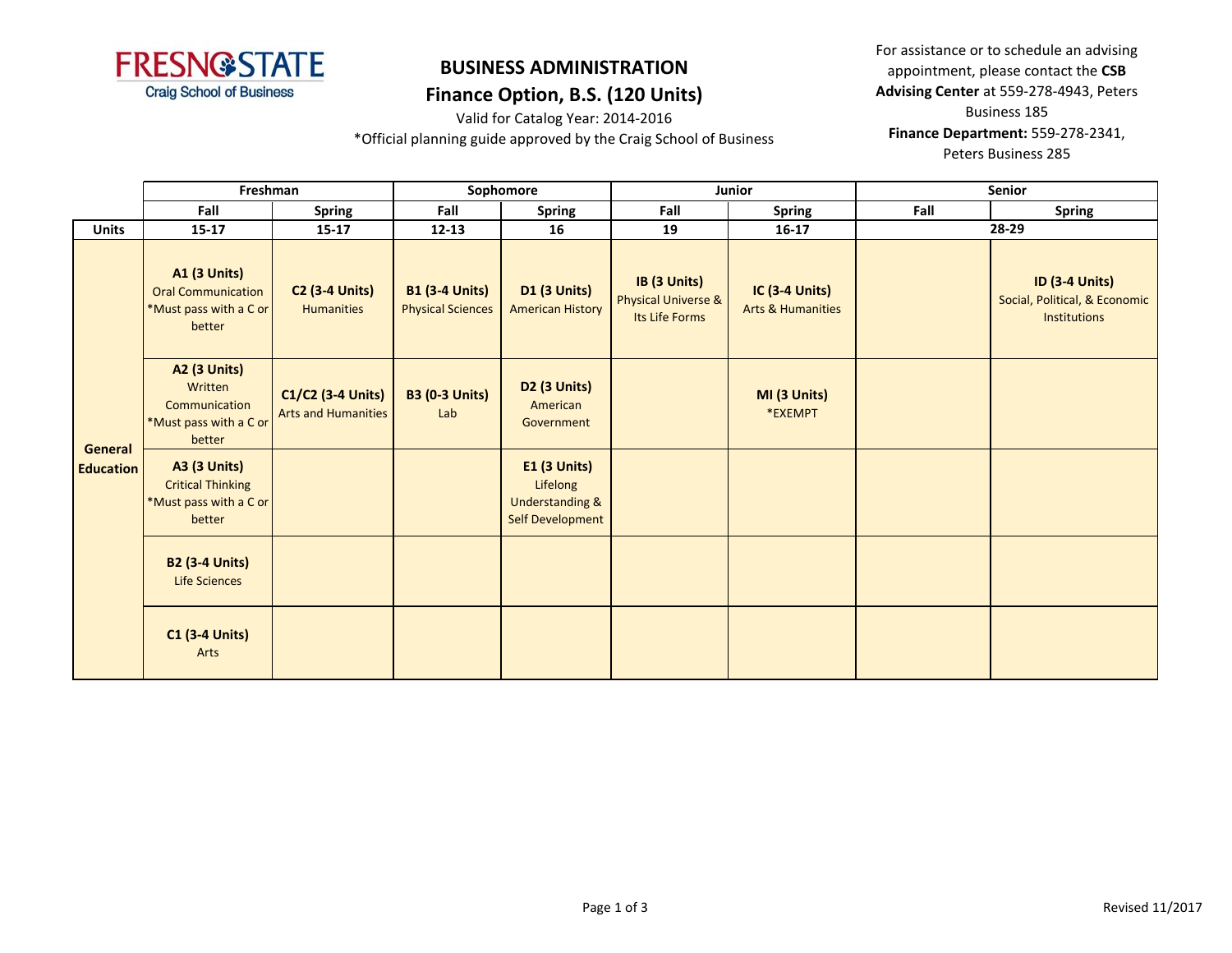

Valid for Catalog Year: 2014-2016

\*Official planning guide approved by the Craig School of Business

|              | Freshman  |                                                                                                                                                                           |                                                                                                                     | Sophomore                                                                                      |                                                                                                                                                             | Junior                                                                                               | <b>Senior</b>                                                                                     |                                                                                                                                                                                                                                                                     |  |
|--------------|-----------|---------------------------------------------------------------------------------------------------------------------------------------------------------------------------|---------------------------------------------------------------------------------------------------------------------|------------------------------------------------------------------------------------------------|-------------------------------------------------------------------------------------------------------------------------------------------------------------|------------------------------------------------------------------------------------------------------|---------------------------------------------------------------------------------------------------|---------------------------------------------------------------------------------------------------------------------------------------------------------------------------------------------------------------------------------------------------------------------|--|
|              | Fall      | <b>Spring</b>                                                                                                                                                             | Fall                                                                                                                | <b>Spring</b>                                                                                  | Fall                                                                                                                                                        | <b>Spring</b>                                                                                        | Fall                                                                                              | <b>Spring</b>                                                                                                                                                                                                                                                       |  |
| <b>Units</b> | $15 - 17$ | $15 - 17$                                                                                                                                                                 | $12 - 13$                                                                                                           | 16                                                                                             | 19                                                                                                                                                          | $16-17$                                                                                              |                                                                                                   | 28-29                                                                                                                                                                                                                                                               |  |
| <b>Major</b> |           | <b>GE Area B4</b><br><b>DS 71 (3 Units)</b><br>Quantitative<br>Reasoning<br>[Pre-Req: ELM exam<br>or intermediate<br>college algebra]<br>*Must pass with a C<br>or better | <b>DS 73 (3 Units)</b><br>[Pre-Req: ELM<br>exam, DS 71;<br>ECON 40 & 50<br>recommended]<br>*Not open to<br>freshmen | <b>BA 18 (4 Units)</b><br>*Not open to<br>Freshmen                                             | <b>BA 105W</b><br>(3 Units)<br>[Pre-Req: ENGL 5B<br>or 10<br>(C or better);<br>Junior standing]<br>*UDWS<br>requirement; must<br>pass with a C or<br>better | <b>MKTG 100S</b><br>(4 Units)<br>[Pre-Req: BA 105W<br>(may be taken<br>concurrently)]                | <b>MGT 124 (4 Units)</b><br>[Pre-Req: BA 105W;<br>MGT 110; DS 123 (may<br>be taken concurrently)] | <b>MGT 187 (3 Units)</b><br>[Pre-Req: Last semester of<br>Senior year; UD Core<br>requirements (MGT 124 may<br>be taken concurrently);<br><b>BA 105W]</b><br>OR<br><b>FIN 139 (3 Units)</b><br>[Pre-Req: Last semester of<br>Senior year;<br>FIN 121 (C or better)] |  |
|              |           | ECON 40 (3 Units)<br>[Pre-Req:GE A2]<br><b>OR</b><br>AGBS 1 (3 Units)<br>[Pre-Req: GE A2]                                                                                 | <b>ACCT 4A</b><br>(3 Units)<br>*Not open to<br>Freshmen                                                             | <b>ACCT 4B</b><br>(3 Units)<br>[Pre-Req: ACCT 4A<br>(C or better)]<br>*Not open to<br>Freshmen | <b>MGT 110</b><br>(6 Units)<br>[Pre-Req: BA 105W<br>(may be taken<br>concurrently)]<br>*Not open to<br>students with credit<br>in MGT 104 or MGT<br>106     | <b>FIN 121 (3 Units)</b><br>[Pre-Req: FIN 120 (C<br>or better)]                                      | <b>FIN 178 (3 Units)</b><br>[Pre-Req: FIN 120 (C or<br>better)]                                   |                                                                                                                                                                                                                                                                     |  |
|              |           | IS 52 & IS 52L<br>(3 Units)<br>*or Computer<br><b>Competency Exam</b><br>(CCE)                                                                                            | <b>GE Area D3</b><br><b>ECON 50</b><br>(3 Units)<br>[Pre-Req: GE A2]                                                |                                                                                                | <b>DS 123 (3 Units)</b><br>[Pre-Req: DS 71, 73;<br>IS 52, 52L]                                                                                              | <b>FIN 128 (3 Units)</b><br>[Pre-Req: FIN 120 (C<br>or better)]                                      |                                                                                                   | <b>Option Requirements (3 Units)</b><br>FIN 122, 123, 129A, 131, 138, 150, 186, 195; BA<br>150; ACCT 120A<br>*See course catalog for prerequisite requirements                                                                                                      |  |
|              |           |                                                                                                                                                                           |                                                                                                                     |                                                                                                | <b>FIN 120 (4 Units)</b><br>[Pre-Req: ACCT 4A;<br>DS 71; BA 105W<br>(may be taken<br>concurrently)]                                                         | IS 130 (3 Units)<br>[Pre-Req: IS 52, 52L;<br>ACCT 4A, 4B; BA 105W<br>(may be taken<br>concurrently)] |                                                                                                   | <b>Option Requirements (3 Units)</b><br>FIN 122, 123, 129A, 131, 138, 150, 186, 195; BA<br>150; ACCT 120A<br>*See course catalog for prerequisite requirements                                                                                                      |  |